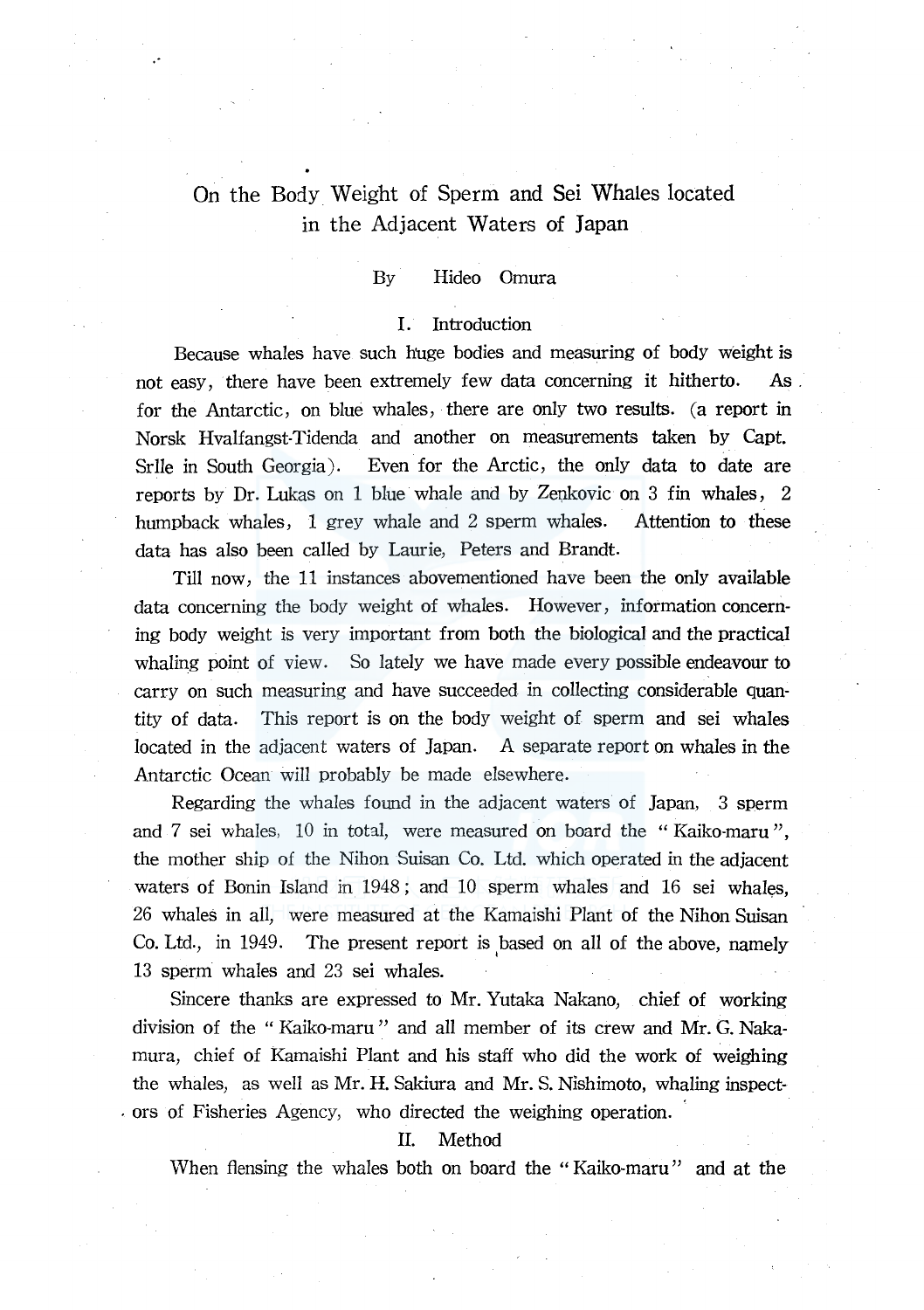Kamaishi Plant, the whale carcasses were divided into blubber, meat, bones, internal organs etc., which were further cut up and then weighed with the use of a 50 kg scale. Blood was not weighed. This process of measurement was an extremely complicated job and took so long  $(4 \text{ to } 5 \text{ hours})$  to finish one whale that it was carried out when only a few whales were caught. Owing to the long time taken and dissection into small blocks, there was some loss in weight; so the figures given in this report are probably smaller than the actual weights. However, the percentage of discrepancy for the total body weight is very small and hence serves as a fairly satisfactory data for studying the general trend.

The weighing result is as shown in the appendix table. The items in it are as follow.

## a. Sperm whales

Though Meat was weighed separately by dorsal meat, thoracic plate and meat around ribs, etc., they were collected into the single item "Meat" in this table.

នី

Though Blubber was weighed by head and abdominal blubber etc., they were totalled into the single item "Blubber" in this table. It was so done because there was no clear cut border between them. And this weight of blubber includes tail flukes, fin and flipper blubber, but not bones.

" Others " among bones includes all bones not specifically indicated by name. " Others " among Internal organs includes all organs not specifically indicated, and includes fat of internal organs.

The final item "Others" includes tendon and spermaceti case just under head blubber, and white gelatinous matter around it (commonly called "whitehorse" or "junk") and caudal tendon, as well as tongue, scraps of bones and meat, etc., that are left after dissecting.

b. Sei whales

. Mostly same as in the case of sperm whales, with the following differences : Blubber includes ventral grooves and meat attached to it. The single item " Others" includes caudal tendon, baleen plates and tongue. Such is the general classification used. Strictly speaking, however, it cannot be said that all the whales recorded in this table have been so classified. For instance, tongue, being used for food in Japan, was weighed with meat through carelessness, and could not be separated afterward. And the cartilage in the· upper jaw bone was in some cases included in the final item "Others". *As*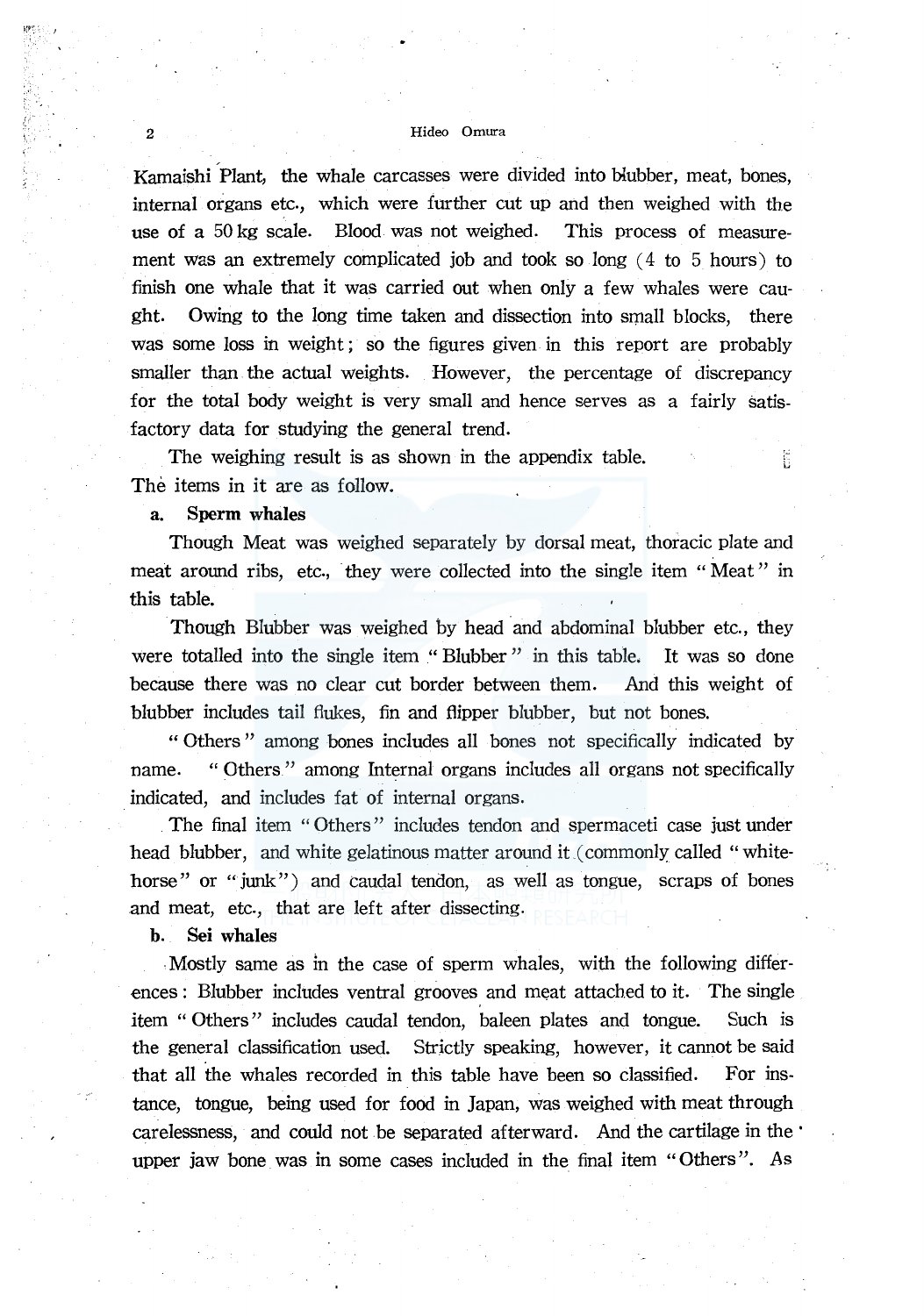this cartilage too is used for food, it was carelessly removed from skull and could not later be added to it. There was thus some lack of uniformity owing to carelessness in measuring. Taken as a whole, however, it is not believed that it will make a very great difference.

Sperm whale *(Phyester catodon Linaeus)* 

Of the 13 whales measured, 11 were males and 2 females. No difference between male and female could be recognized. As shown in Fig. l, their body weight can be indicated on a chart by a single curve. And on logarithmic section paper, it can be indicated by one straight line. Accordingly, taking *L* as body length (in feet), *W* as body weight (in metric tons), *a* as a certain constant and *b* as increasing ratio of body weight to body length, the relatisn between body length and weight is shown by the following equation :

## $W = aL^b$

Calculating a and b from the actually measured values,  $a=0.000137$  and  $b = 3.18$ . So the relation between the body weight and length of sperm whales is shown by the following equation:

 $W = 0.000137 L^{3.18}$ 

In the same way, calculating *a* and *b* for each part of meat and blubber weighed, the following equations were obtained.

Meat  $W = 0.0000367 L^{3.24}$ Blubber :  $W = 0.0000452 \ L^{3.18}$ **Bones** :  $W = 0.000041$   $L^{2.88}$ Internal organs : W

 $= 0.0038 L^{1.64}$ 

Figs. 2 to 5 show the actually measured values and the above curve for each part.

As seen in the above equations, the largest increasing ratio of weight for body length is on meat. Blubber shows the same on bones.





ratio as on the total body weight. The least is on internal organs, and next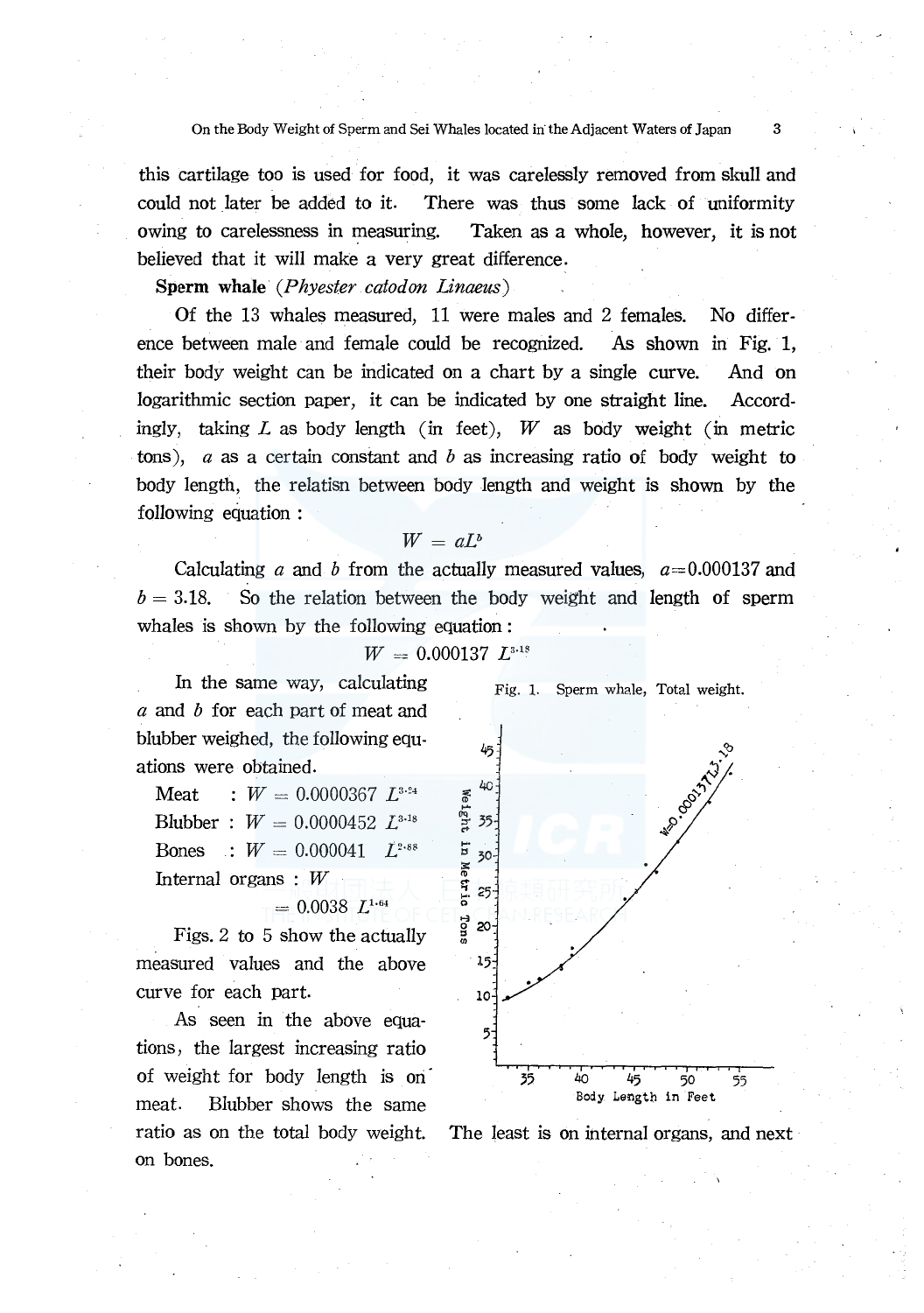As the appendix table shows, bones was further classified into skull, back jaw and rib and internal organs was divided into heart, iung, stomach,



liver, kidney and intestines. Spermaceti, too, was weighed separately. But they showed so much fluctuation that it was difficult to obtain an equation like the above on the basis of the data obtained. I think, this was due to the fact that while the actual measurement was generally accurate for the major classification, the minor classification may not always have been strictly made. For instance, as bones were measured in such a size that they could be thrown into the boiler, it cannot be said with certainty that no misclassifi-

cation took place. Nor do I believe that the classification of internal organs was



an G

 $\int_{\mathcal{K}}\left|\mathcal{B}^{\mathcal{G}}_{\mathcal{K}}\right|_{\mathcal{H}}$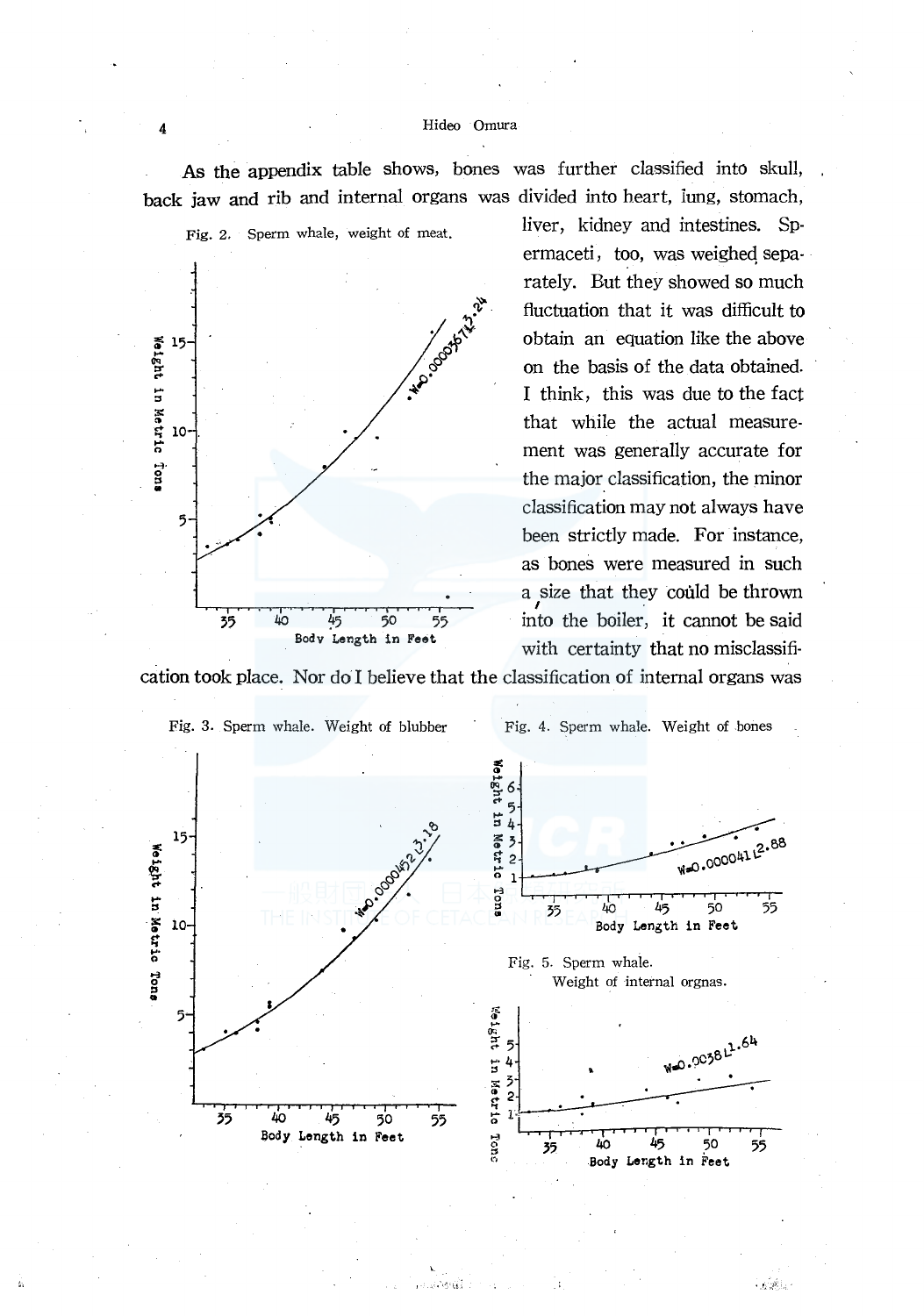always strictly carried out. Therefore, in order to produce equations like the above on these individual parts, further strict measurement would be necessary.

On the basis of the above equations, the total body weight and the percentage of weight of each part for it were calculated for whales whose body length were 30, 35, 40, 45 and 50 ft., as shown in Table 1. "Others" *in* this table indicates total body weight minus 'weight of meat, blubber, bones and internal organs.

| Body<br>length<br>in feet. | Total<br>Meat<br>Weight |      | Blubber | Bones  | Internal<br>organs | Others            |  |
|----------------------------|-------------------------|------|---------|--------|--------------------|-------------------|--|
|                            | (metric<br>tons)        | %    | %       | %      | $\cdot$ %          | %                 |  |
| 30                         | 6.820                   | 32.8 | 33.0    | . 10.9 | 14.8               | 8.5               |  |
| 35                         | 11.140                  | 33.1 | 33.0    | 10.3   | 11.6               | 12.0              |  |
| 40                         | 17.030                  | 33.4 | 33.0    | 9.9    | 9.5                | 14.2              |  |
| 45                         | 24.770                  | 33.7 | 33.0    | 9.6    | 7.9                | 15.8 <sup>°</sup> |  |
| 50                         | 34.630                  | 33.9 | 33.0    | 9.3    | 6.7                | 17.1              |  |
| 55                         | 46.890                  | 34.1 | 33.0    | 9.0    | .5.8               | 18.1              |  |

Table 1. Standard weight of Sperm whales

1As seen in Table 1, the items of parts whose ratio to the total body weight increases with the body length are "Meat" and "Others." Since the principal things included in "Others" are spermaceti, its case, jupk, etc., the above fact means that the ratio of head part to body weight increases with the increase in body length. For blubber always shows the same percentage. While bones and internal· organs decrease in percentage as the body length increases.

#### Sei Whales *(Balaenoptera borealis Lesson)*

The relation between body length and total weight of sei whales is shown in Fig. 6. As can be seen therein, sei whales, even of same body length, show considerable differences in weight. Especially, some whales located in Bonin Island Area are far heavier than those located in Kamaishi. This agrees with the results of our biological investigation for the last 2 years. (The details will be reported separately) According to this investigation, the adjacent waters of Bonin Island are more abundant in food for sei whales than the waters off Kamaishi. It has further been found that the body length at which sexual maturity is reached is shorter in the case of sei whales located in the adjacent waters of Bonin Island than in the case of those found around Kamaishi.

From such facts, we can see that there may be considerable differences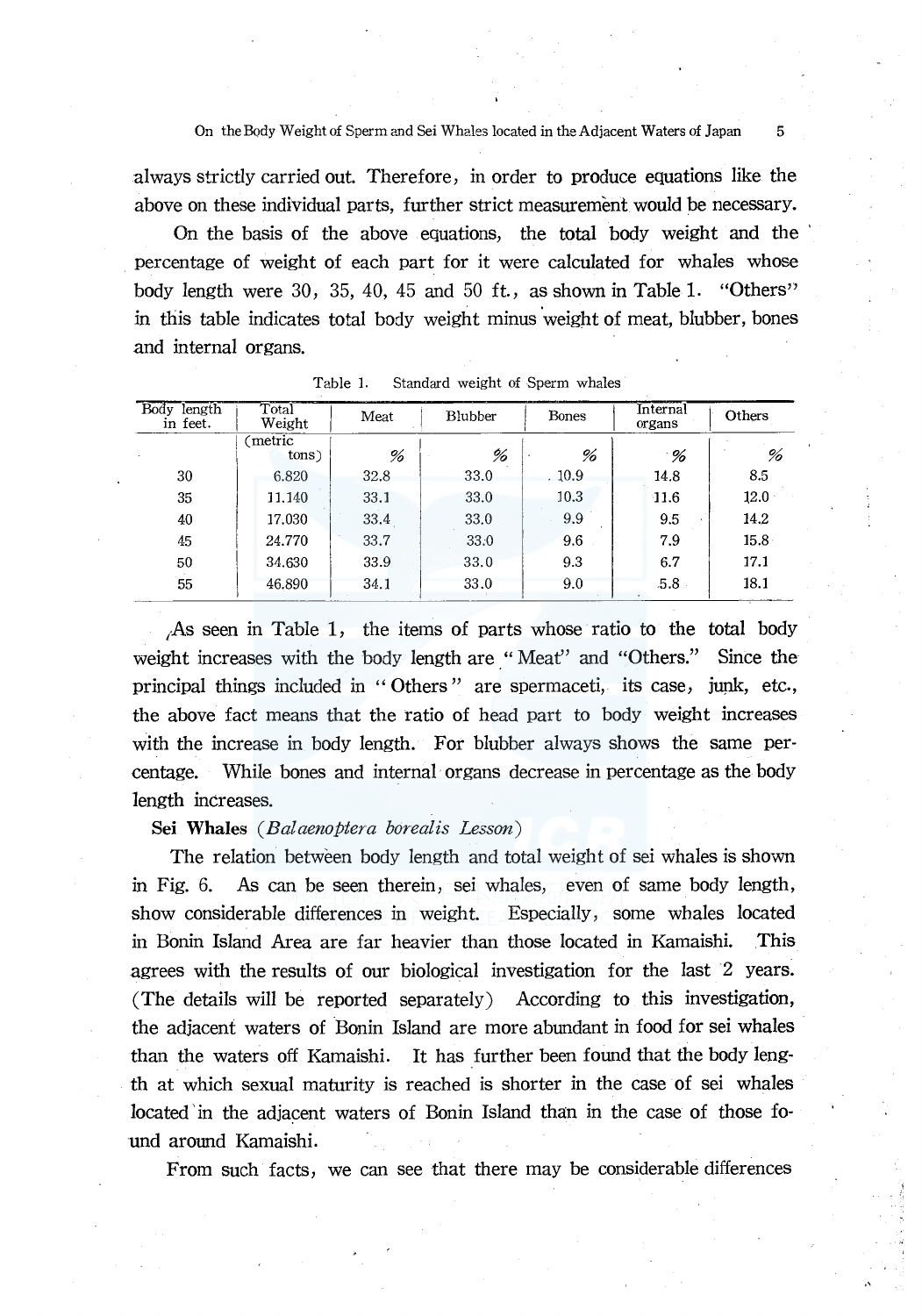in weight even among sei whales of same body length.



notable difference on meat and internal organs between whales found in Bonin Island area and those found near Kamaishi. However, on blubber there is a considerable difference, while on bone the Bonin Island whales are much heavier. On the average, the blubber weight constitutes 25. 4 *%* of the total body length in the case of Bonin Island whales, and only 17.7% in the case of whales around Kamaishi, as Fig. 6 shows. It can thus be seen that the difference in body weight in the two cases is mainly

due to the difference in the weight of blubber.

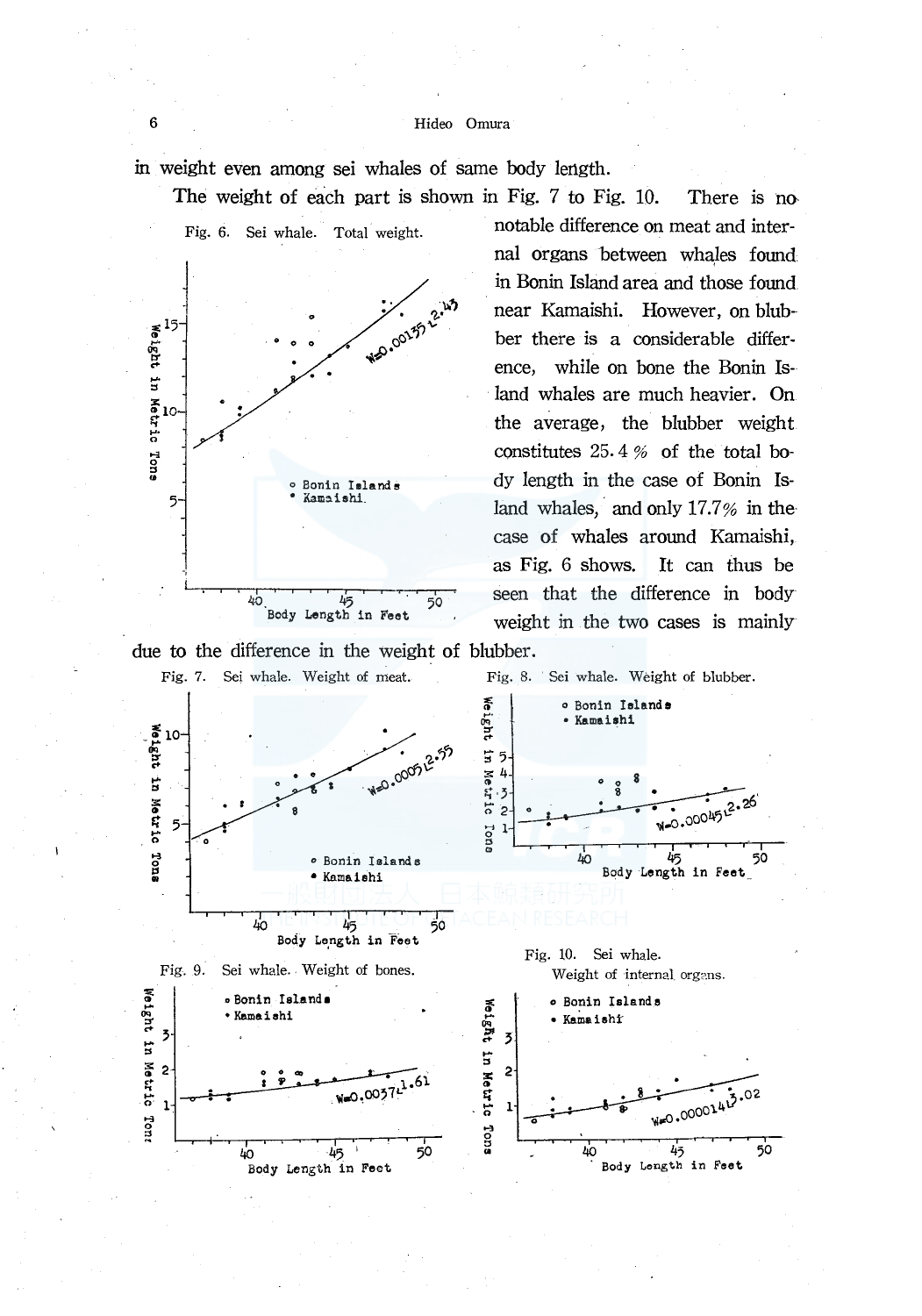On the Body Weight of Sperm and Sei Whales located in the Adjacent Waters of Japan 7

Next, I will study this point in further detail. Although in the appendix table blubber is indicated simply as "Blubber" without any subdivision, bere it is fortunately classified into head, blubber, body blubber, ventral grooves, tail flukes, etc. Their figures are shown in Table 2.

| Location  | Head<br>blubber | Bodv<br>Ventral<br>bluuber<br>grooves |        | Tail<br>flukes | Total   | Remarks   |
|-----------|-----------------|---------------------------------------|--------|----------------|---------|-----------|
| Bonin Is. | 3.010           | 9.360                                 | 9.510  | 0.880          | 22.760  | Total of  |
|           | 13.23%          | 41.12%                                | 41.78% | 3.87%          | 100.00% | 7 whales  |
| Kamaishi  | 3.350           | 18.122                                | 10.527 | 1.988          | 33.987  | Total of  |
|           | 9.86%           | 53.32%                                | 30.97% | 5.85%          | 100,00% | 16 whales |

Table 2. Sei whales. Weight of blubber (unit : metric tons)

As shown in this table, the percentage of the various subdivisions of blubber to the total weight of blubber differs greatly. The most remarkable one is ventral grooves, heavier about by  $10\%$  in whales located in Bonin Island area than those in Kamaishi. Head blubber and body blubber follow it. The former is heavier in Bonin Island area and the latter in Kamaishi. If measurement is not incorrect, this fact must mean that whales located in Bonin Island area have a heavier head part than those in Kamaishi. As already mentioned, our investigation showed that the whales of the two areas differed in the body length at which they attained sexual maturity. From this point, it would appear that sei whales located in the adjacent seas of Japan should probably be classified into two local races, viz. southern and northern types. However, whether proportions of the various parts of the body also differ between the two races is an unknown question until actual measurements have been taken. And it is planned to do just that in the near future.

The difference of weight of ventral grooves, unless there is a striking difference in thickness, probably depends upon whether the groove comes close to the umbilicus or ends short of it. But this too must be verified by future investigation.

Thus, the weight of the various subdivisions of blubber shows some differences which are probably due to differences between local race. But the differences in the total weight of blµbber is probably due largely to differences in food between the two whaling grounds.

/

Since, as stated above, there seem to be essential differences between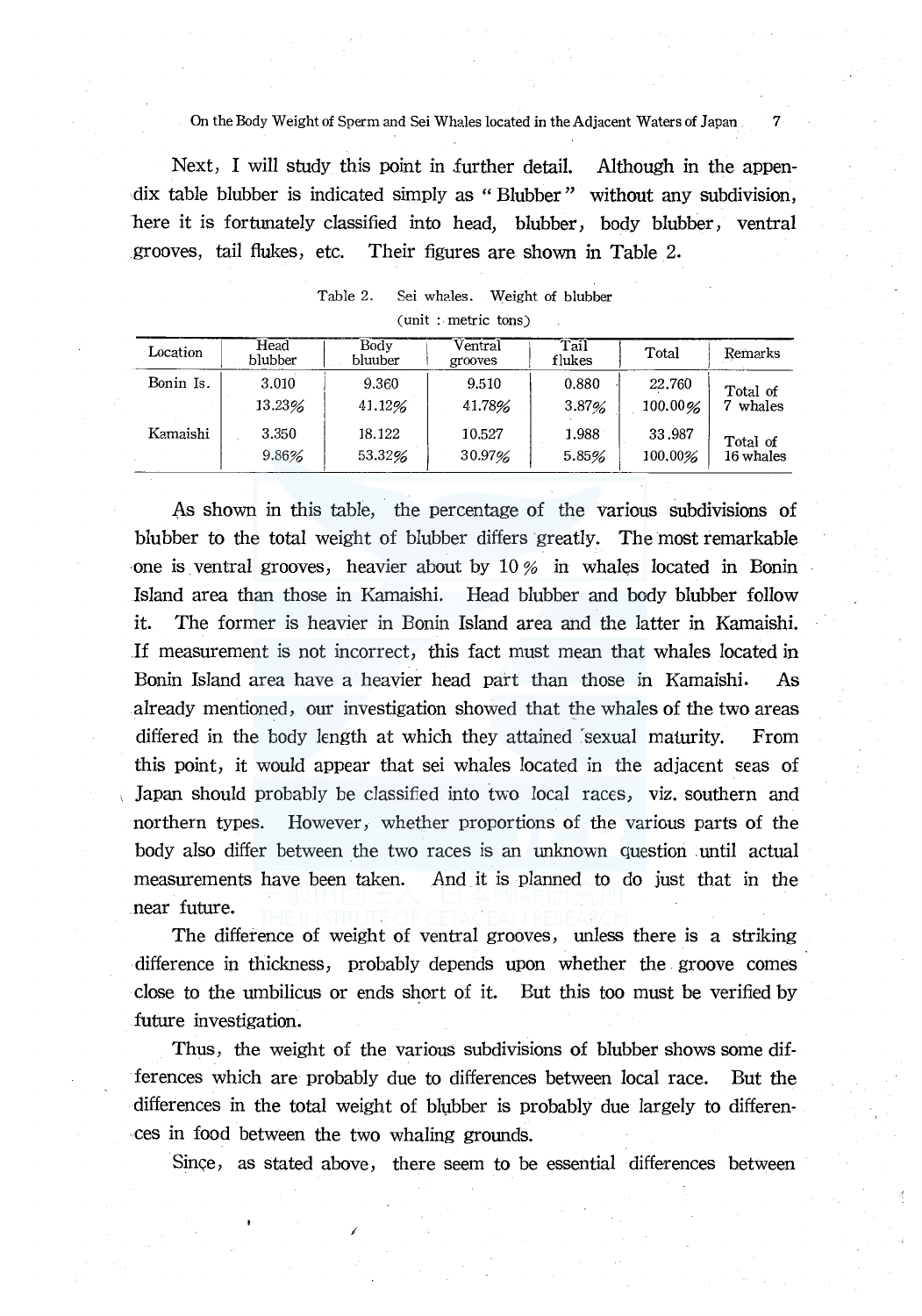sei whales located in Bonin Island area and those near Kamaishi, the two should probably not be considered together. Rather should the data be collected separately for the two, and their results compared. But on whales located in the. Bonin Island area, data are not sufficient yet especially as no whale of 44 feet or over in body length has been measured. Leaving that to such time as when more data has been collected, therefore, the study here will be confined to whales located in Kamaishi.

By the same method as was used in the case of sperm whales, the equations showing body length and weight of sei whales located around Kamaishi were calculated as follow. All the curves in Figs. 6 to 10 concerning whales located around Kamaishi, \_\_ there being none included from the Bonin Island area.

**Total weight :**  $W = 0.00135$   $L^{2+3}$ **Meat** Blubber  $W = 0.0005$   $L^{2.55}$  $W = 0.00045$   $L^{2.26}$ Bones  $W = 0.0037$   $L^{1.61}$ Internal organs :  $W = 0.00014$   $L^{3.02}$ 

As seen in the above equations, on sei whales, the highest ratio of increase is on internal organs, next meat, blubber and bones. Based on these equations, standard body weight of sei whales located in· Kamaishi was calculated as shown in Table 3.

| Body length | Total<br>weight | Meat | <b>Blubber</b> | <b>Bones</b> | Internal<br>organs | Others |
|-------------|-----------------|------|----------------|--------------|--------------------|--------|
| (in feet)   | metric<br>tons) | %    | %              | %            | %                  | %      |
| 35          | 7.630           | 56.7 | 18.2           | 14.8         | 8.4                | 1.9    |
| 40          | 10.550          | 57.7 | 17.8           | 13.4         | 9.1                | 2.0    |
| 45          | 14.050          | 58.5 | 17.4           | 12.1         | 9.8                | 2.2    |
| 50          | 18.150          | 59.2 | 17.1           | 11.1         | 10.4               | 2.2    |
| 55          | 22.880          | 59.9 | 16.9           | 10.3         | 11.0               | 1.9    |

| Table. 3. |  | Standard weight of Sei whales caught off Kamaishi |  |  |  |
|-----------|--|---------------------------------------------------|--|--|--|
|           |  |                                                   |  |  |  |

## III. Conclusions:

In the adjacent waters of Bonin Island and Kamaishi in 1948 and 1949, body weight was measured on 13 sperm whales and 23 sei whales. Studying these data, it was found that the relation between body length and weight on sperm whales could be expressed by the following equations.

> Total weight  $W = 0.000137$   $L^{3.18}$ Meat :  $W = 0.0000367 L^{3.24}$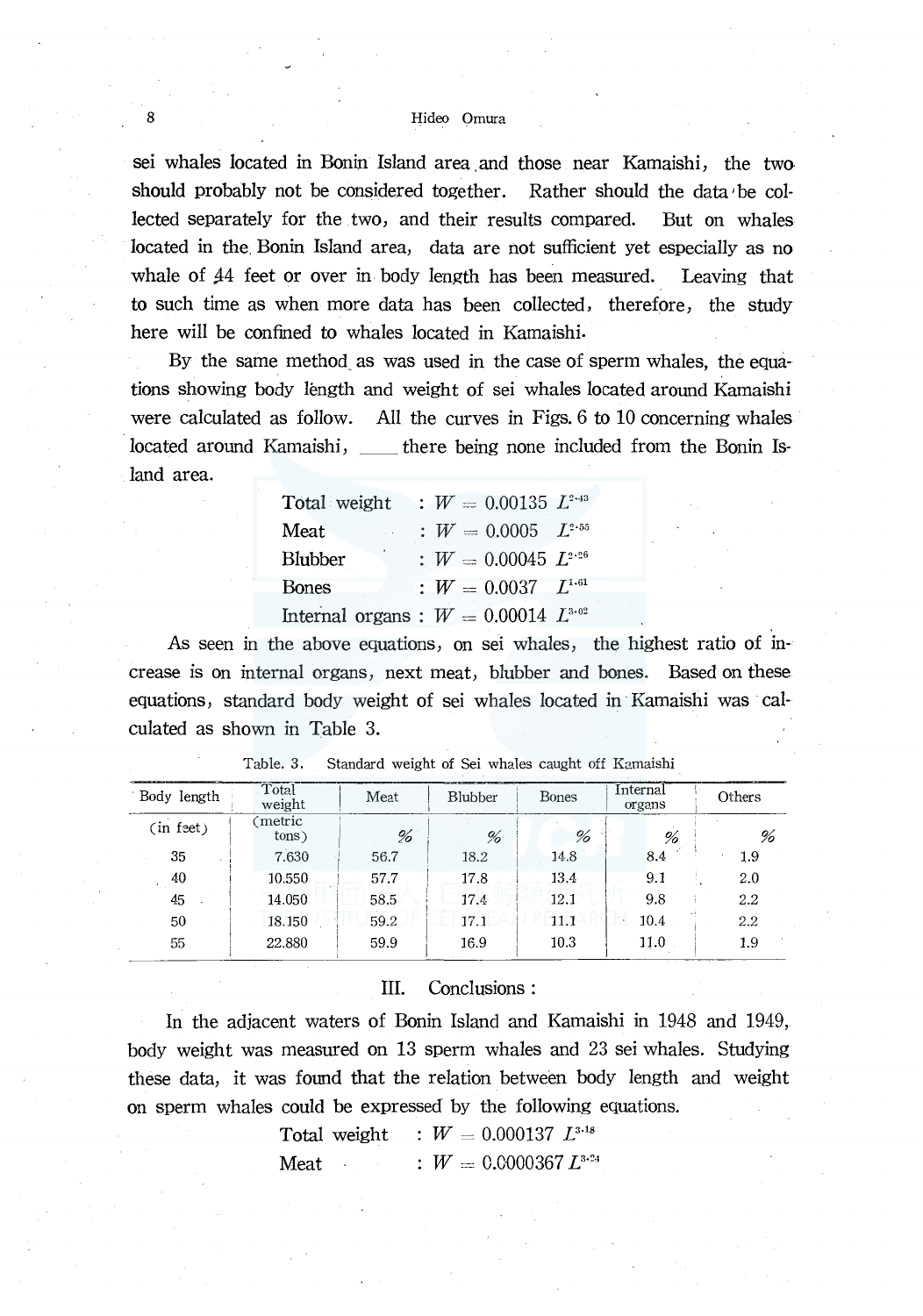On the Body Weight of Sperm and Sei Whales located in the Adjacent Waters of Japan 9

| <b>Blubber</b>                            | $\colon\,W=0.0000452\,L^{3\cdot18}$  |  |
|-------------------------------------------|--------------------------------------|--|
| Bones                                     | $\colon\,W=0.000041\,$ $L^{_{2.88}}$ |  |
| Internal organs : $W = 0.0038$ $L^{1.64}$ |                                      |  |

In the case of sei whales there was a different tendency in body weight between whales located in Bonin Island area and those in Kamaishi. The blubber, in particular, was heavier in the former than in the later. Studying this in greater detail, it was found that ventral grooves which was a part' of blubber was heavier, and among other parts head blubber was heavier, while the other parts were lighter. It is, therefore, presumed that these two differ in body proportion.

According to the results of another investigation, it seems appropriate to classify these two as belonging different focal races; so it is essential that the relation between body length and weight should also be studied separately for the two. However, as data are insufficient yet for whales located in Bonin Island area, that will be left to the future. On sei whales located in Kamaishi, the relation between body length and weight is as follows:

| Total weight | : $W = 0.00135 L^{2.43}$                   |
|--------------|--------------------------------------------|
| Meat         | : $W = 0.0005$ $L^{2.55}$                  |
| Blubber      | : $W = 0.00045 L^{2.26}$                   |
| Bones        | : $W = 0.0037 L^{1.61}$                    |
|              | Internal organs : $W = 0.00014$ $L^{3.02}$ |

#### Literatures

- 1. Brandt, K.: Whale oil. An economic analysis. 1941.
- 2. Laurie, A. H.:. Some aspects of respiration in blue and fin whales. Discovery Reports. VII. pp  $363 - 406$ , 1933
- 3. Oomura, H.: Whales in the adjacent waters of Japan. (to be published later)
- 4. Peters, N.: Der neue deutsche Wolfang. 1938.
- 5. Zenkovic, B. A.: Weighing of whales. Comptes Rendus de l'Acod. d. Sc. de l'URRS. l937.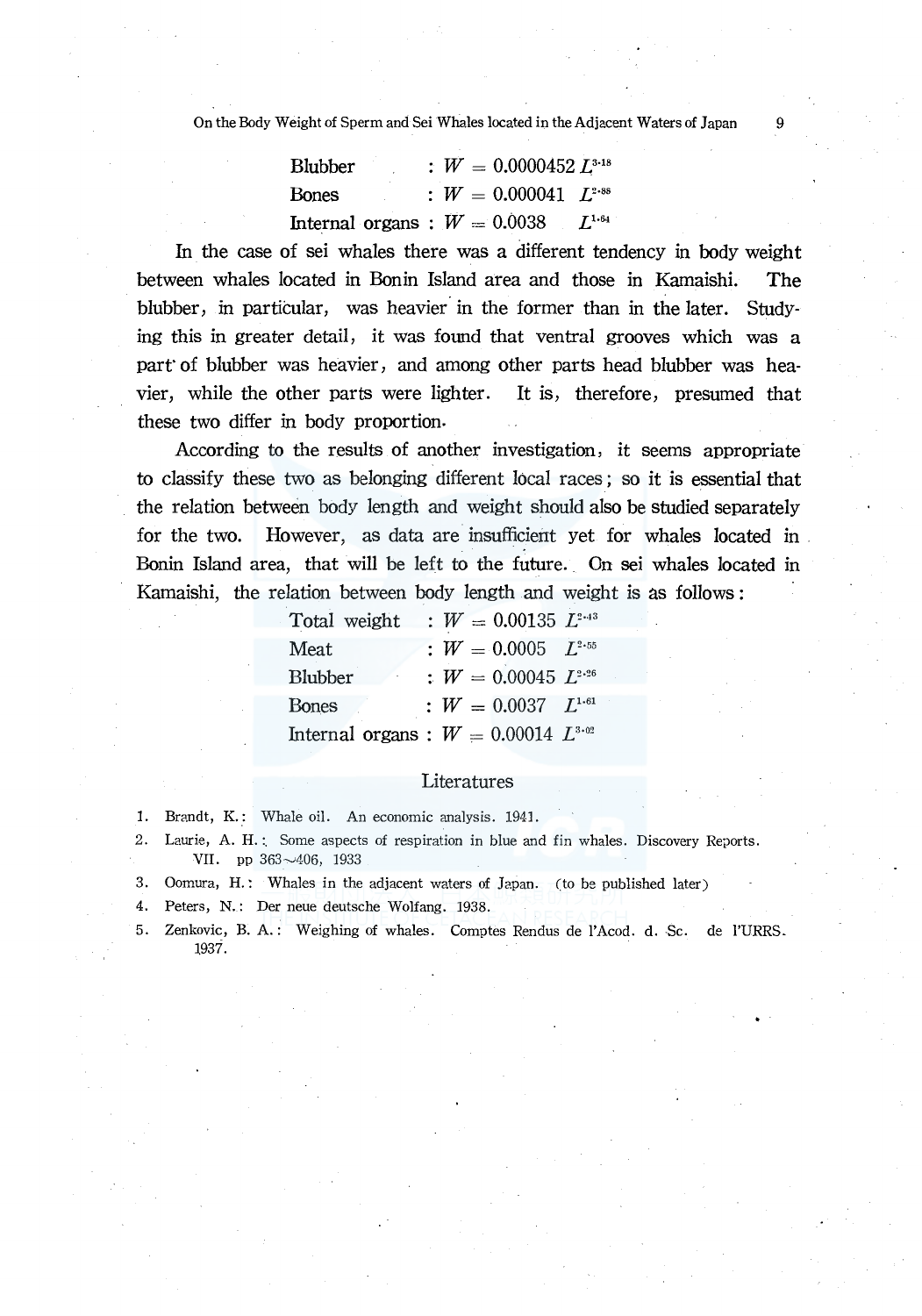| Body length     | <b>Sex</b>     | Meat   | Blubber |       |       | Bones  | Internal    |        |       |       |      |         |
|-----------------|----------------|--------|---------|-------|-------|--------|-------------|--------|-------|-------|------|---------|
| in feet         |                |        |         | Skull | Back  | Jaw    | <b>Ribs</b> | Others | Total | Heart | Lung | Stomack |
| 33              | $\hat{\sigma}$ | 3,478  | 3,029   | 409   | 466   | $29\,$ | 138         | 52     | 1,094 | 41    | 85   | 111     |
| 35              | З              | 3,611  | 4,116   | 466   | 423   | 33     | 163         | 113    | 1,203 | 52    | 89   | $-89$   |
| 36 <sup>°</sup> | ቶ              | 3,880  | 3,972   | 439   | 493   | 34     | 156         | 74     | 1,196 | 41    | 134  | 145     |
| 38              | \$             | 5,204  | 4,212   | 508   | 556   | 45     | 168         | 74     | 1,351 | 60    | 100  | 118.    |
| 38              | ቶ              | 4,210  | 4,687   | 550   | 581   | 41     | 178         | 82     | 1,432 | 85    | 205  | 193     |
| $39$ .          | δ              | 4.870  | 5,647   | 581   | 526'  | 45     | 206         | 111    | 1,469 | 70    | 150  | 145     |
| $39\,$          | $\mathfrak{F}$ | 5,045  | 5,677   | 566   | 545   | 45     | 208         | 112    | 1,476 | 89    | 182  | 93      |
| $\bf 44$        | t              | 7,960  | 7,611   | 1,080 | 743   | 81     | 222         | 157    | 2,283 | 100   | 260  | 130     |
| 46              | $\mathfrak F$  | 10,110 | 9,870   | 1,210 | 950   | 120    | 340         | 130    | 2,750 |       |      |         |
| 47              | \$             | 9,730  | 9,370   | 1,270 | 1,050 | 110    | 350         | 150    | 2,930 |       |      |         |
| 49              | \$             | 9,715  | 10,425  | 1,310 | 1,310 | 104    | 353         | 198    | 3,275 | 117   | 167  | $212 -$ |
| 52              | \$             | 11,860 | 11,850  | 1,360 | 970   | 126    | 431         | 249    | 3,136 | 134   | 185  | 280     |
| $54\,$          | \$             | 15,560 | 13,940  | 1,570 | 1,250 | 220    | 340         | 170    | 3,550 |       |      |         |

Weight of Various Parts of Sperm Whale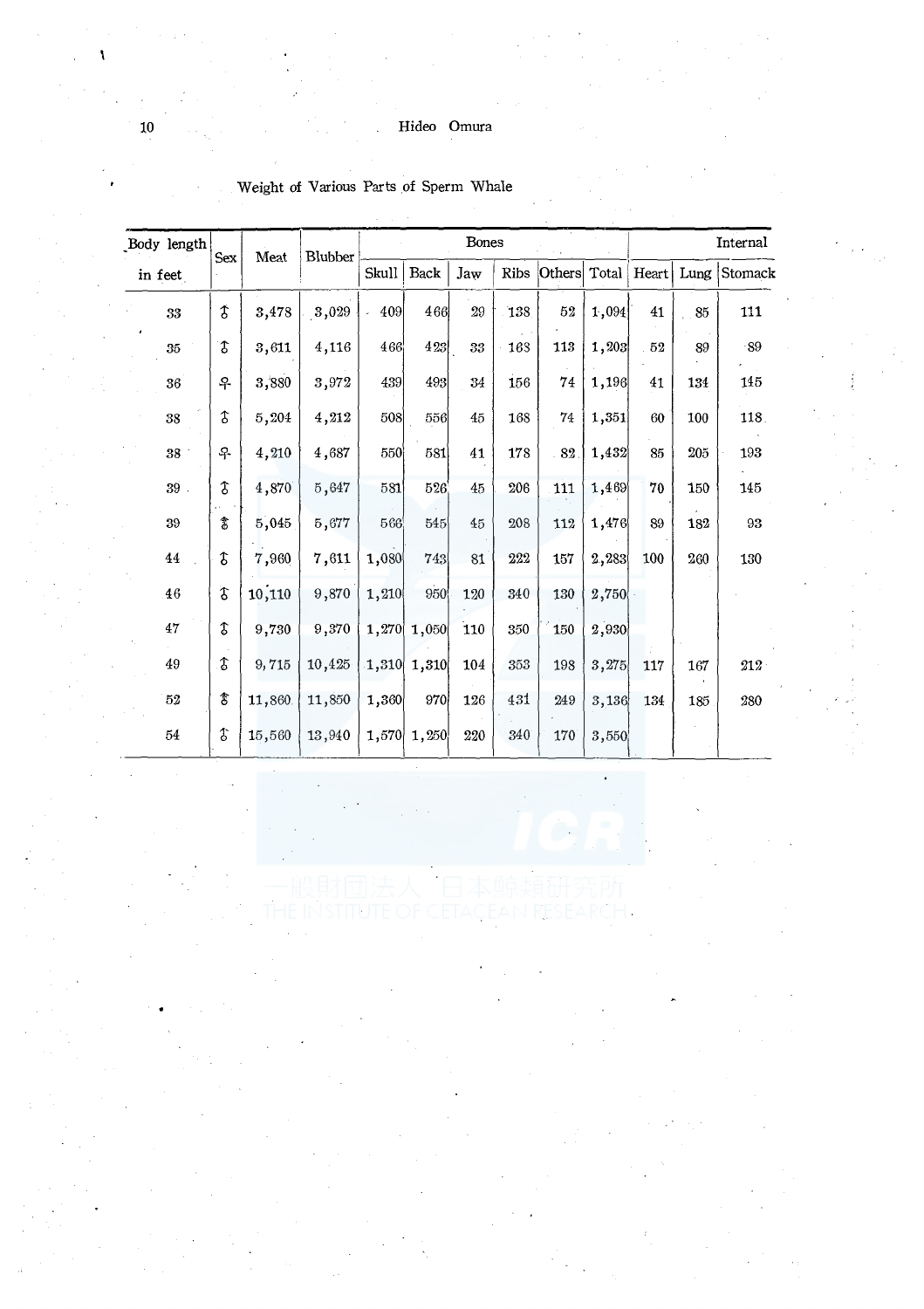| Organs |        |        | Sperm- |       |       | Date and |        |                           |
|--------|--------|--------|--------|-------|-------|----------|--------|---------------------------|
| Liver  | Kidney | Intest | Others | Total | Aceti | Others   | Total  | Place, Catch              |
| 156    | 104    | 205    | 478    | 1,180 | 520   | 550      | 9,851  | 22 Aug. '49<br>Kamaishi   |
| 156    | 48     | 205    | 542    | 1,181 | 710   | 1,110    | 11,931 | 23 Aug. '49<br>Kamaishi   |
| 192    | 180    | 222    | 586    | 1,500 | 680   | 734      | 11,962 | 22 Aug. '49<br>Kamaishi   |
| 182    | 52     | $-203$ | 279    | 994   | 1,180 | 1,336    | 14,277 | 11 Aug. '49<br>Kamaishi   |
| 235    | 150    | 276    | 873    | 2,017 | 1,040 | 452      | 13,838 | 19 Sep. '49<br>Kamaishi   |
| 260    | 71     | 242    | 704    | 1,642 | 1,110 | 1,376    | 16,114 | 4 Sep. '49<br>Kamaishi    |
| 235    | 64     | 230    | 652    | 1,545 | 1,080 | 1,990    | 16,814 | 26 Sep. '49.<br>Kamaishi, |
| 328    | 100    | 279    | 1,091  | 2,288 | 1,710 | 2,046    | 23,898 | 14 Oct. '49<br>Kamaishi   |
| 350    |        | 350    | 1,060  | 1,760 | 2,390 | 2,040    | 28,920 | 21 Apr. '48<br>Bonin Is.  |
| 350    |        | 350    | 800    | 1,500 | 2.550 | 2,080    | 28,160 | 24 Apr. '48.<br>Bonin Is. |
| 284    | 150    | 297    | 1,613  | 2,840 | 2,150 | 3,827    | 32,232 | 13 Sep. '49<br>Kamaishi   |
| 390    | 148    | 426    | 1,397  | 2,960 | 2,760 | 5,147    | 37,713 | 23 Apr. '49<br>Kamaishi   |
| 370    |        | 370    | 1,530  | 2.270 | 2,810 | 3,600    | 41,730 | 21 Apr. '48<br>Bonin Is.  |

Unit : Kirogrammes.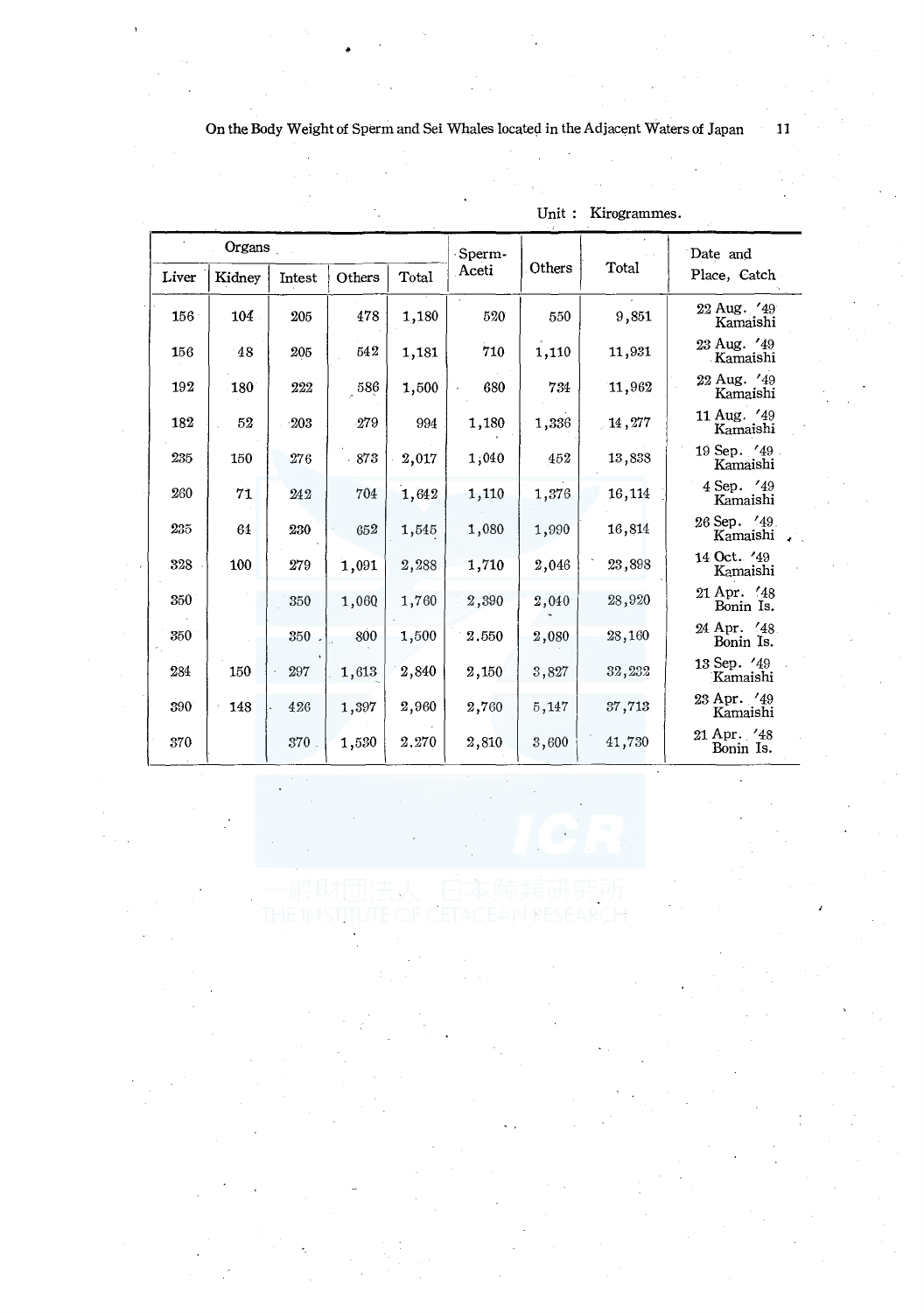| Body length   | Sex                      | Meat   | Blubber |         |         |                 |         |        |          |
|---------------|--------------------------|--------|---------|---------|---------|-----------------|---------|--------|----------|
| in feet       |                          |        |         | Skull   | Back    | Jaw             | Ribs    | Others | Total    |
| 38            | $\mathfrak F$            | 5,131  | 1,273   | 352     | 600     | 97              | 171     | 49     | 1,269    |
| $38\,$        | ዳ                        | 4,724  | 1,704   | 383     | 532     | 89              | 141     | 60     | 1,205    |
| 38            | ቶ                        | 6,061  | 1,830   | 427     | 550     | 156             | $151 -$ | 63     | 1,347    |
| 38            | ቶ                        | 4,956  | 1,736   | 459     | 545     | 171             | $134$ . | 86     | 1,395    |
| $39\,$        | г                        | 6,155  | 1,675   | 361     | 618     | 97              | 185     | $63\,$ | 1,327    |
| 39            | ዳ                        | 6,061  | 1,674   | 424     | 493     | 85              | 134     | 60     | 1,196    |
| $\bf 41$      | $\pmb{\hat{\delta}}$     | 6,460  | 1,959   | 470     | 714.    | 164             | 174     | 118    | 1,640    |
| 41            | \$                       | 6,058  | 2,421   | $516\,$ | 618     | 148             | 193     | 93.    | 1,568    |
| $4\sqrt{2}$   | ቶ                        | 7,714  | 2,192   | 454     | 695     | 156             | 174     | 114    | 1,593    |
| $\bf 43$      | ቶ                        | 7,053  | 1,985   | 500     | 668     | 145             | 193     | 82     | 1,588    |
| $\bf 44$      | ቶ                        | 7,135  | 2,946   | 460     | 733     | 168             | 193     | 118    | 1,672    |
| $\bf 44$      | ቶ                        | 7,220  | 2,062   | 503     | 678     | 151             | 197     | .90    | 1,619    |
| 45            | ቶ                        | 8,133  | 2,044   | 500     | 760     | 151             | 193     | 105    | 1,709    |
| 47.           | 우                        | 9,202  | 2,808   | 594     | 729     | 222             | 218     | 152    | 1,915    |
| 47.           | ቶ                        | 10,340 | 2,530   | 588     | 790     | 160             | 208     | 149    | $-1,895$ |
| $4\sqrt{3}$   | 우                        | 8,958  | 3,148   | 480     | 760     | 178             | 197     | 126    | 1,741    |
| $37\,$        | $\overline{\mathcal{L}}$ | 4,040  | 2,040   | 290     | 580     | $90\,$          |         |        |          |
|               |                          |        |         |         |         |                 | 140     | 40     | 1,140    |
| $4\mathbf{1}$ | 우                        | 7,240  | 3,620   | 520     | 860     | $170^{\degree}$ | 280     | 90     | 1,920    |
| $4\sqrt{2}$   | \$                       | 5,820  | 3,100   | 440     | $7\,60$ | 180             | $250\,$ | 90     | 1,720    |
| 42            | \$                       | 5,770  | 2,930   | 490     | 750     | 170             | 220     | 90     | 1,720    |
| $4\sqrt{2}$   | \$                       | 6,970. | 3,510   | 510     | 820     | 200             | 260     | 110    | 1,900    |
| $\rm 43$      | 우                        | 6,940  | 3,670   | 500     | 800     | 190             | 260     | 100    | 1,850    |
| 43            | ቶ                        | 7,700  | 3,890   | 490     | 820     | $210\,$         | 240     | 90     | 1,850    |

## Weight of Various Parts of Sei Whale

 $\bf{12}$